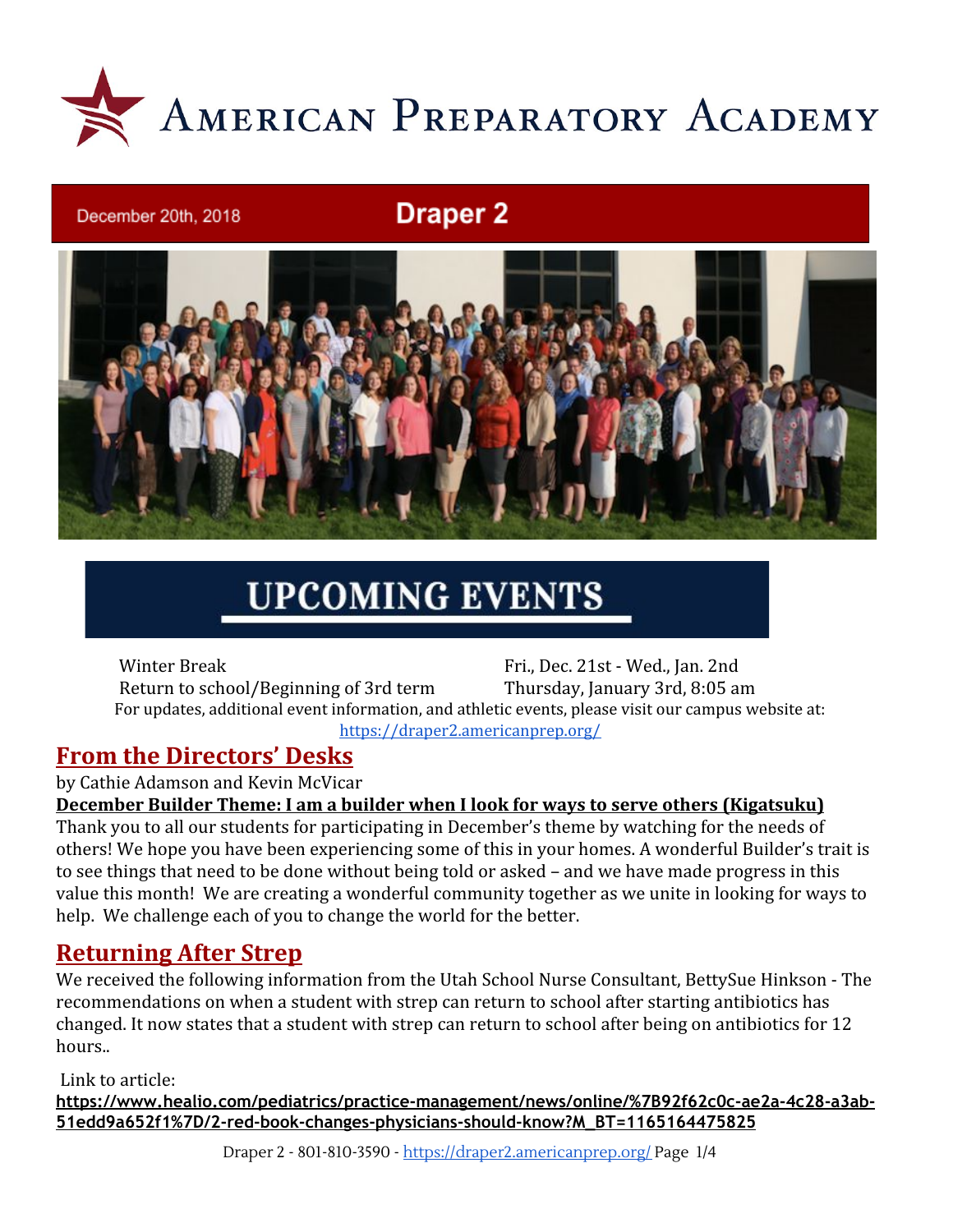

### **Family Support Organization - Volunteer Opportunities**

#### By: Nicole Harman

Staff Appreciation Week is February 11-15th and we need your help! The theme for this year is "Our Staff is the Greatest in the World". There are 132 staff members at Draper 2 and we want to give them a week full of yummy food and thank you's. In order to do this, we are in need of some assistance. The following signup is for items that will be used for daily snacks/meals and daily thank you's to our staff. All items are due by January 28th and can be dropped off at the front office. Please label them FSO/Staff Appreciation. We will also need help to decorate the school and with the Staff Luncheon on Thursday February 14th. Look for more signups after the new year. If you own a restaurant or food service, and are willing to donate, please send us an email to [nharman@apamail.org](mailto:nharman@apamail.org). Also, we will be meeting on January 4th at 1:00 pm if you would like to be involved in the planning and prepping. <https://www.signupgenius.com/go/70A0D4EA8AB2FA4FE3-volunteers>

### **Character Development**

by Mandy Brown

#### **\*\*ROCKS THE SOCKS!**

A HUGE thank you to all of our students and families for the amazing amounts of donations. We are thrilled to announce that together we were able to donate **6876** pairs of socks from our campus and an amazing total of **25,386** pairs from all of our APA campuses. Thank you for helping those in need!

#### **\*\*UPCOMING 5th/6th GRADE AMBASSADOR EVENTS:**

Fifth Grade THURSDAY, Jan 17th "Celebrate" THURSDAY, Mar 21st "Rodeo Round Up" \*\*1:45 to 4:15 p.m. Sixth Grade THURSDAY, Jan 24th "Celebrate" THURSDAY, Mar 28th "Rodeo Round Up" \*\*1:45 to 4:15 p.m.

*Please note that these events now go AFTER SCHOOL. Please put the dates and times on your calendars now. It is worth re-arranging piano lessons or missing a sports practice just two times this year for your student to participate in these amazing events! Thank you for your support!*

#### **WOULD YOU LIKE TO VOLUNTEER AT OUR AMBASSADOR EVENTS? The link is below!**

#### **Sign up to help at our FIFTH GRADE EVENT January 17th**

<https://www.signupgenius.com/go/10C0444AFAE29ABFC1-celebrate>

#### **Sign up to help at our SIXTH GRADE EVENT January 24th**

<https://www.signupgenius.com/go/10C0444AFAE29ABFC1-celebrate1>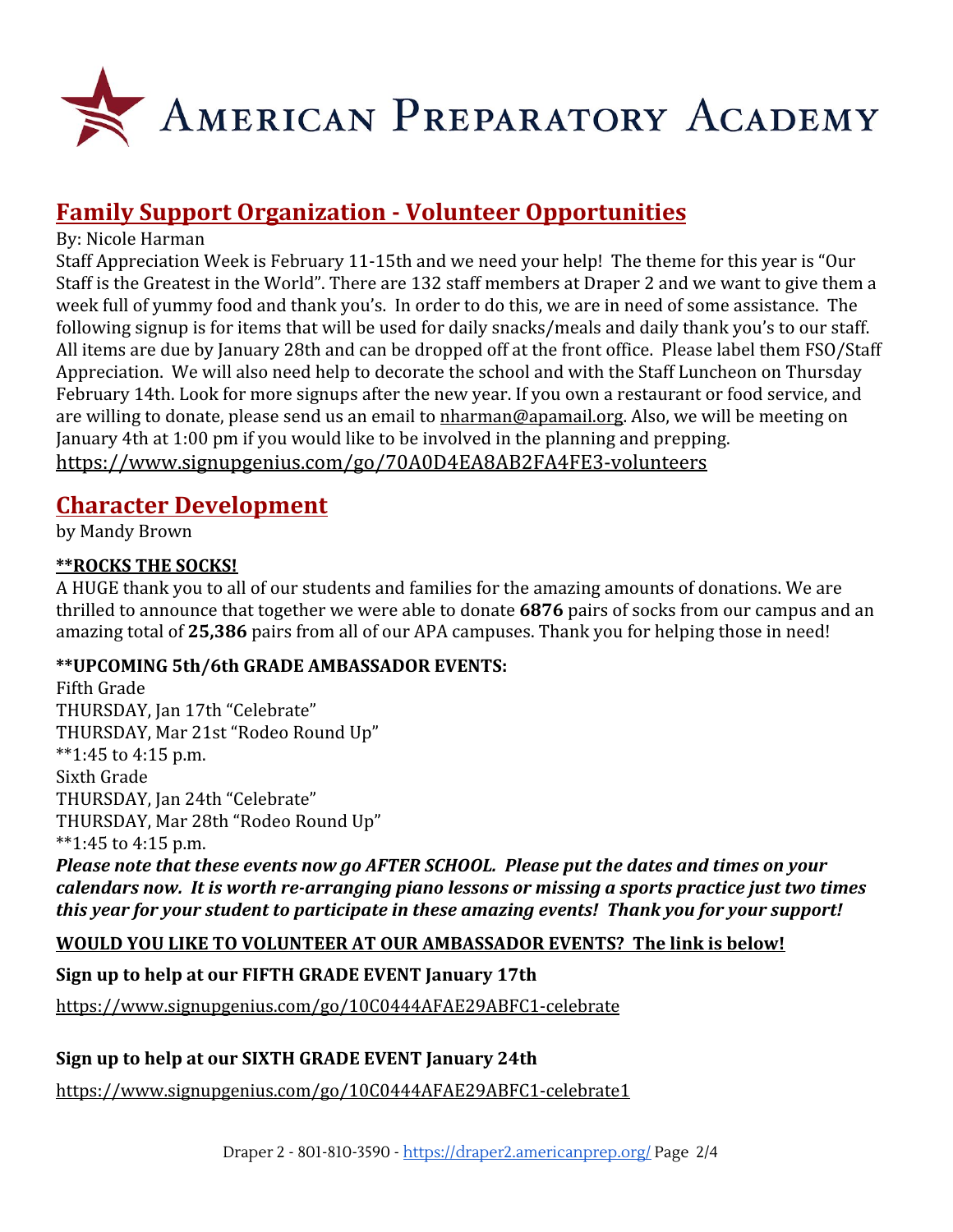

### **6th Grade Book of the Year!!**

The 6th Grade Book of the Year challenge was completed and seventy-three students qualified to attend a discussion, including pizza, and to vote for their favorite. The winner chosen was *Restart* by Gordon Korman. *Wishmakers* by Tyler Whitesides came in second place. There were forty-three students who read at least 6 books and earned a free book of their choice. We are so impressed by the students' enthusiastic reading and ability to discuss what they feel makes quality literature. Well done, 6th Grade!

### **After School Activities**

Here are the currently planned after-school activities for the term when we return from the Holiday Break.

#### *Mondays:*

Chess Club 3:30-4:30 pm We are still in need of parent volunteers. Please contact Mr. McVicar <mailto:kmcvicar@apamail.org>

| Tuesdays:<br>Play Well Lego STEM Classes |           |                  | Wednesdays:<br>Learning through Robotics |                |
|------------------------------------------|-----------|------------------|------------------------------------------|----------------|
|                                          |           |                  |                                          |                |
| $2 - 5$                                  | Challenge | $3:30 - 5:00$ pm | Art Haven                                |                |
|                                          |           |                  | K-6                                      | $2:30-4:00$ pm |

#### *Thursdays:*

Learning Through Robotics 3-6 2:30-3:30 pm

### **From the Front Office**

Have a wonderful Winter break. Please be safe, stay warm and we look forward to seeing all of you in the new year.

### **Volunteer Opportunities!!**

YOU are needed in lots of many ways to keep YOUR school up and running in the way it should be. We ALWAYS do what's best for kids and your kids love seeing you here helping out. Below you will find lots of different opportunities to volunteer. Please consider coming in and helping out!

### **\*Carpool Volunteer link (if you'd like to help it run as smooth as silk!)**

**[https://www.signupgenius.com/go/20F0A45AEA828AAFC1-carpool](https://www.signupgenius.com/go/20F0A45AEA828AAFC1-carpool1)1**

### **Carpool Corner**

Although our cell phones are great communication devices, **PLEASE** resist the urge to use them while you are driving in our carpool system. Have a passenger in the car use the phone if absolutely needed; otherwise, do not use them when driving on our campus. Thank you for your cooperation.